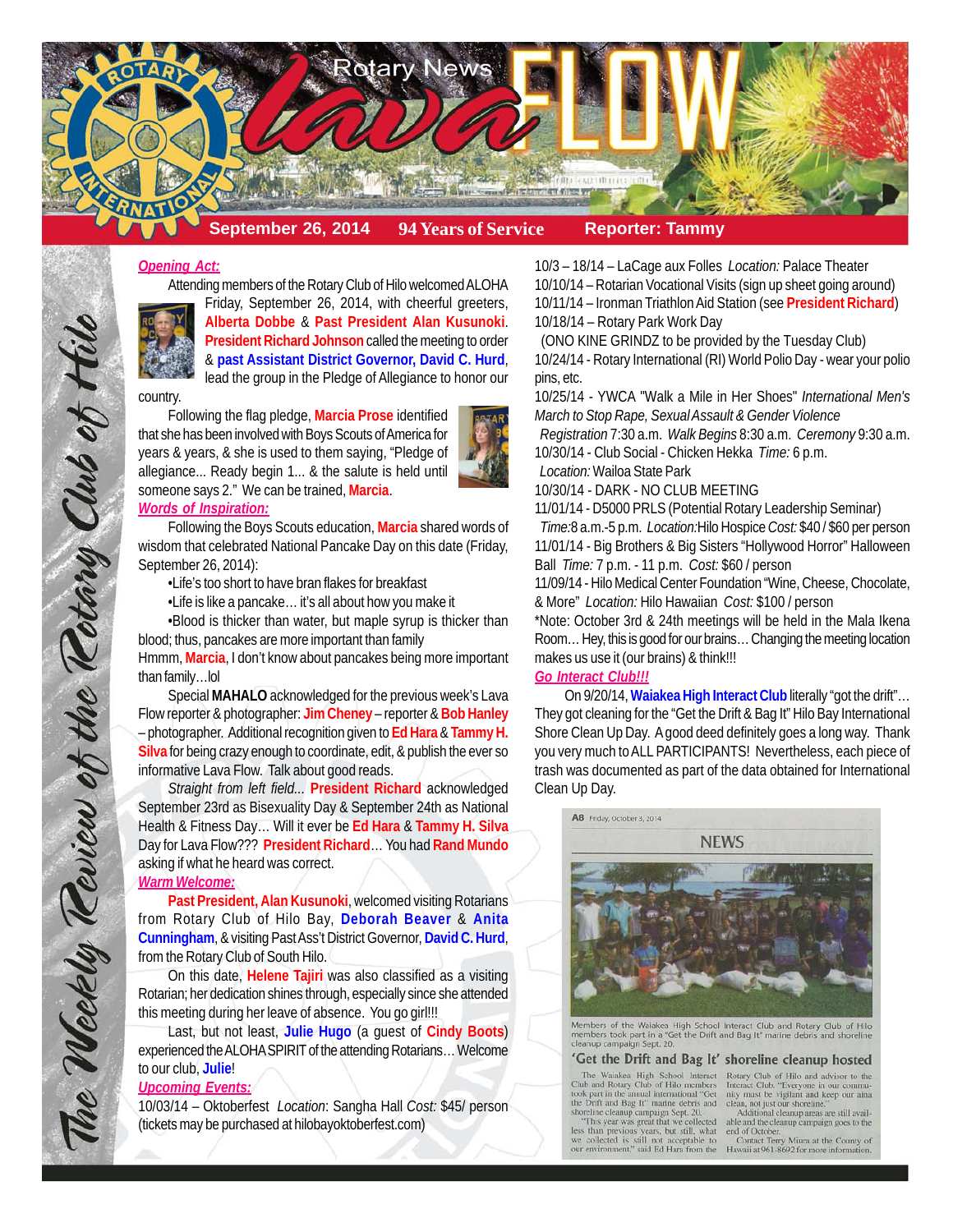## *Birthdays:*

**Yoko Hayano** September 3 **John McVickar** September 4 **Robert Fox** September 5 **Craig Shikuma** September 9 **Cel Ruwethin** September 10 **Cindy Boots** September 14 **Christina Dhillon** September 14 **Tim Beatty** September 22 **Sam Wallis** September 22

## *Club Anniversary:*

**Joe Hanley** September 4, 1987 (27) **James Yagi** September 17, 1965 (49) **Ian Birnie** September 20, 1985 (29) **Newton Chu** September 22, 1995 (19) **Jerry Watanabe** September 22, 1989 (25) **Tim Beatty** September 27, 2002 (12) **Corey Kawamoto** September 27, 2002 (12)

## *Wedding Anniversary:*

**Tim & Kanoa Beatty** September 2 (13) **Helen & Don Hemmes** September 2 (47) **Rand & Joann Mundo** September 6 (11) **Misti & James Tyrin September 8 (7) Alan & Zohra kusunoki** September 20 (42)

#### *Announcements:*

- **Fri. October 4 Ms. Springer Kaye UH Hilo Invasive Pests**
- **Fri. October 10 Business Visitations Dodo Mortuary Hawaii Printing/Instant Sign Center Smithsonian Institute Dr. Mundo's Podiatry**
- **Fri. October 17 Jen McGeehan, Author**

**Fri. October 24 - Al Jubitz, Rotary Club of Portland House of Friendship - Peace Through Rotary Thurs. October 30 -Club Social - Hekka Party Fri. October 31 -No Meeting**

| Immediate Past President  Kerry Glass |  |
|---------------------------------------|--|
| Vice President  Mitchell Dodo         |  |
|                                       |  |
|                                       |  |
| Sergeant-at-Arms  Cindy Boots         |  |
|                                       |  |
| Public Relations  Alberta Dobbe       |  |
| Rotary Foundations  Alan Kusunoki     |  |
|                                       |  |
| International Service  Jenny Johnson  |  |
| Community Service  Misti Tyrin        |  |
|                                       |  |
| Vocational Service  Biff Kennedy      |  |

# *Let's Celebrate the Lives of Our Rotarians:*

- *Birthdays -*
- **Tim Beatty**… 9/22
- **Sam Wallace**… 9/22
- *Wedding Anniversaries -*

- **Alan** & **Zohra Kusunoki**… 9/20 (42 years)… Wow, **Alan**, what's your secret??? **Alan** coughed up a whopping **42 – Happy Dollars** for **Zohra's** 42 years of…(fill in the blank). Oops! Just kidding, **Alan**

### *Club Anniversaries –*

- **Ian Birnie**… 9/20 (29 years)

 - **Newton Chu**… 9/22 (19 years)… **Newton** claims to have joined Rotary right after he graduated from high school. **Newton**, have you ever watched the movie "Liar Liar" featuring Jim Carrey???

 - **Jerry Watanabe**… 9/22 (25 years) *Special Announcements:*

-September is NEW GENERATIONS MONTH -August was MEMBERSHIP MONTH -PLEASE BRING YOUR FAMILY MEMBERS INTO ROTARY

-A good way to introduce potential members to Rotary is the Chicken Hekka event… Don't be chicken… Bring a pal or 10!!!

-As a note… we have been stagnant at 69 members

-As an incentive, our club has established a guest lunch reimbursement program... For each returning guest (potential members) -1st lunch is on you, 2nd & 3rd lunches will be reimbursed by the club

#### *\$\$ Happy Dollars:*

**Jim Cheney** was the very first HAPPY GO



LUCKY Rotarian. He claimed that until recently, his existence was as mundane as the movie entitled "Ground Hog Day"… 3 things made him happy... However,

before he could begin counting off his blessings, he was encouraged by **Alberta Dobbe** to – "Pay a lot"… What a very good call, **Alberta**! Following **Alberta's** lead, **Jim** agreed to pay **\$10** each for all 3 blessings:

 1) He got a traffic ticket... (How the heck is this luck???) However, he wittingly contested his ticket & identified, for the judge, that his misinterpreted reckless driving was his valiant attempt to avoid an accident… Hey **Newton**, it sounds like you have an esquire partner in the making…hehehehe

 2) He has had a digestive problem for years... (Gee, **Jim**… thank you for sharing, especially to a crowd of non-health care associates during their lunch break). For this health care issue, he employed use of a combination of meds to control the problem… **Jim**, was this prescribed, recreational, or over the counter??? Nevertheless, this medication cocktail had an unexpected side effect… he dropped a total of 25 pounds in the past 6 weeks... (Now that amount of weight loss is equivalent to a 25-pound bag of rice or the weight of a midget) 3) He won \$100 worth of angus beef at Sack n' Save… (Someone from the crowd chimed in & suggested that **Jim** would be gaining the weight back with all the beef)… Please go easy on the guy; in summary… he got a traffic ticket, had gastric problems, & will be gaining his weight back… Please go easy Consequently, in all of his generosity, **Jim** donated a total of **30 Happy Dollars** to general fund. Thank you, **Jim**, for your positive outlook on life situations.

**Misti Tyrin** followed in **Nancy's** footsteps & donated **20 Happy Dollars** for receipt of her very first real estate check. She recognized that selling real estate is "kind of hard" so she's not sure if she will do real estate any more… **Misti** has some big ones to have made that statement in **Nancy's** presence, but that was a good move on **Misti's** behalf because, in turn, **Nancy** matched **Misti's \$20** & demanded that she (**Misti**) sell a whole lot more!!! Hey **Nancy**, there is such a thing as a hostile working environment… lol

Visitor & guest speaker, **Julie Hugo**, was **\$2** happy just to be here.

**Cindy Boots** was **\$2** happy since she heard a good joke on the radio: So-su-me... aka… sushi for lawyers (What is it pick on a liar… I mean lawyer day???)

## *Kindergarten Reading Program*



**Glen Harris** shared the books that were going out for eager kindergarten readers… At that moment, a loud screeching sound was made & **Glen** was

quick to put the blame on **Jim Cheney's**GI (gastrointestinal) woes… Thank you **Jim** for a good chuckle… It's these great moments that make our meetings memorable.

## *Guest Speaker:*

**Cindy Boots** had the pleasure of introducing



**Julie Hugo**, a community leader & past president of the Hilo Bay Rotary Club. **Julie** is also married to former Hilo Rotary Club member, **Jeff Melrose** (now we know what **President Richard**

means when he wants the group to keep it all in the family…that's right Rotarians, bring your family members). **Julie** is a woman of many talents; she currently serves as the President of Hilo Habitat for Humanity, its chief volunteer position. She was largely responsible for the successful launching of the Habitat ReStore in November of 2009. This organization is located at 700 Manono Street in Hilo. According to **Julie**, Hilo Habitat was formed 20 years ago at the Church of the Holy Cross. In 2005, she became active with this organization.

**Julie** shared a picture of a home located in the Keaukaha area that was completed in 2011; the old home was demolished & a new home was built. Habitat raises money to build homes... For example, an \$85,000 HPM package home on 1 acre of land & that